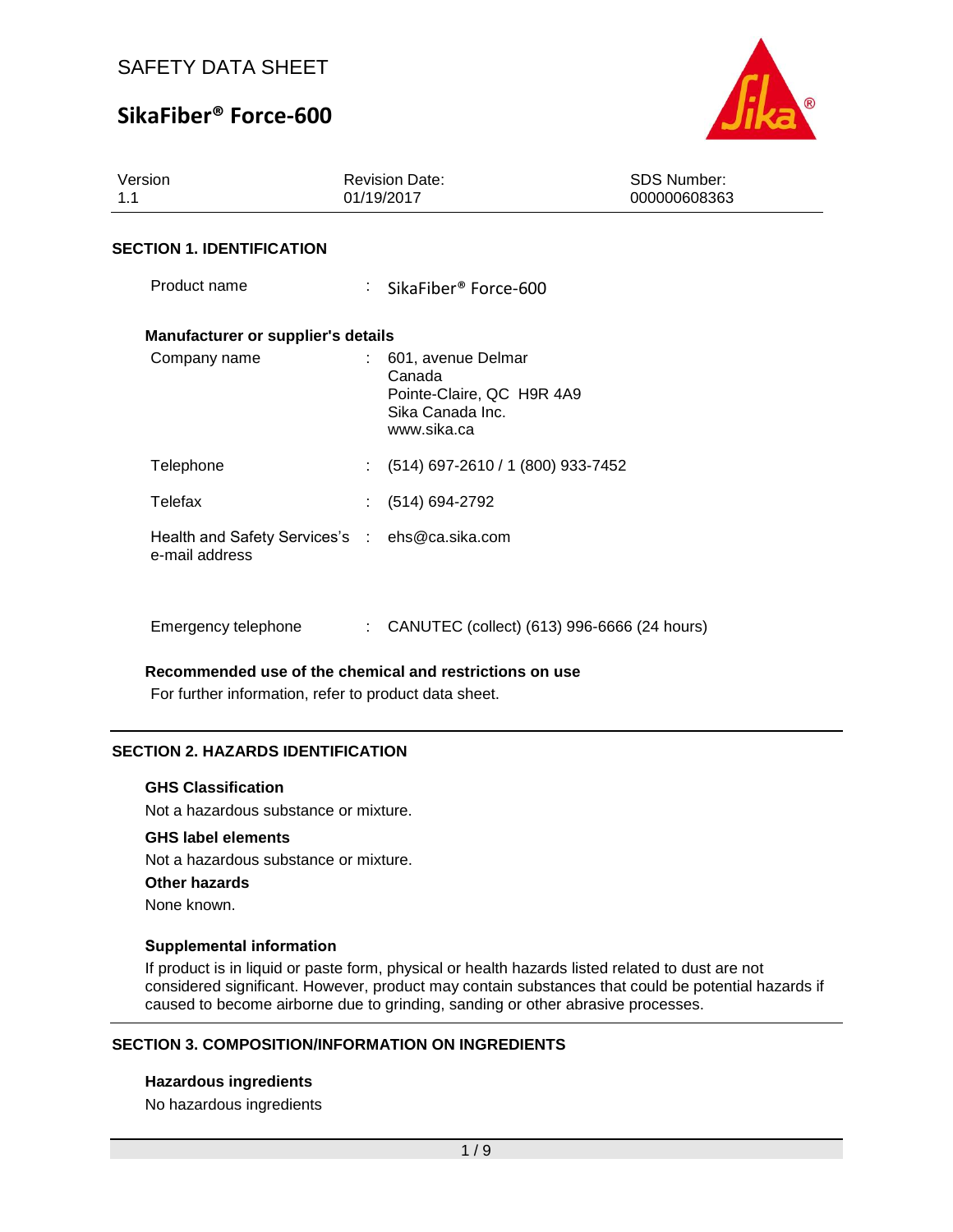# **SikaFiber® Force-600**



| Version | <b>Revision Date:</b> | <b>SDS Number:</b> |
|---------|-----------------------|--------------------|
| 1.1     | 01/19/2017            | 000000608363       |

#### **SECTION 4. FIRST AID MEASURES**

| General advice                                                    | : No hazards which require special first aid measures.                                                                                                               |  |
|-------------------------------------------------------------------|----------------------------------------------------------------------------------------------------------------------------------------------------------------------|--|
| If inhaled                                                        | $\therefore$ Move to fresh air.                                                                                                                                      |  |
| In case of skin contact                                           | : Take off contaminated clothing and shoes immediately.<br>Wash off with soap and plenty of water.                                                                   |  |
| In case of eye contact                                            | : Flush eyes with water as a precaution.<br>Remove contact lenses.<br>Keep eye wide open while rinsing.                                                              |  |
| If swallowed                                                      | : Clean mouth with water and drink afterwards plenty of water.<br>Do not give milk or alcoholic beverages.<br>Never give anything by mouth to an unconscious person. |  |
| Most important symptoms<br>and effects, both acute and<br>delayed | : None known.                                                                                                                                                        |  |

#### **SECTION 5. FIRE-FIGHTING MEASURES**

| Suitable extinguishing media                      | : Use extinguishing measures that are appropriate to local<br>circumstances and the surrounding environment.                                                                                                                    |
|---------------------------------------------------|---------------------------------------------------------------------------------------------------------------------------------------------------------------------------------------------------------------------------------|
| Further information                               | : Collect contaminated fire extinguishing water separately. This<br>must not be discharged into drains.<br>Fire residues and contaminated fire extinguishing water must<br>be disposed of in accordance with local regulations. |
| Special protective equipment<br>for fire-fighters | : In the event of fire, wear self-contained breathing apparatus.                                                                                                                                                                |

## **SECTION 6. ACCIDENTAL RELEASE MEASURES**

| Environmental precautions                                | : Local authorities should be advised if significant spillages<br>cannot be contained. |
|----------------------------------------------------------|----------------------------------------------------------------------------------------|
| Methods and materials for<br>containment and cleaning up | : Keep in suitable, closed containers for disposal.                                    |

### **SECTION 7. HANDLING AND STORAGE**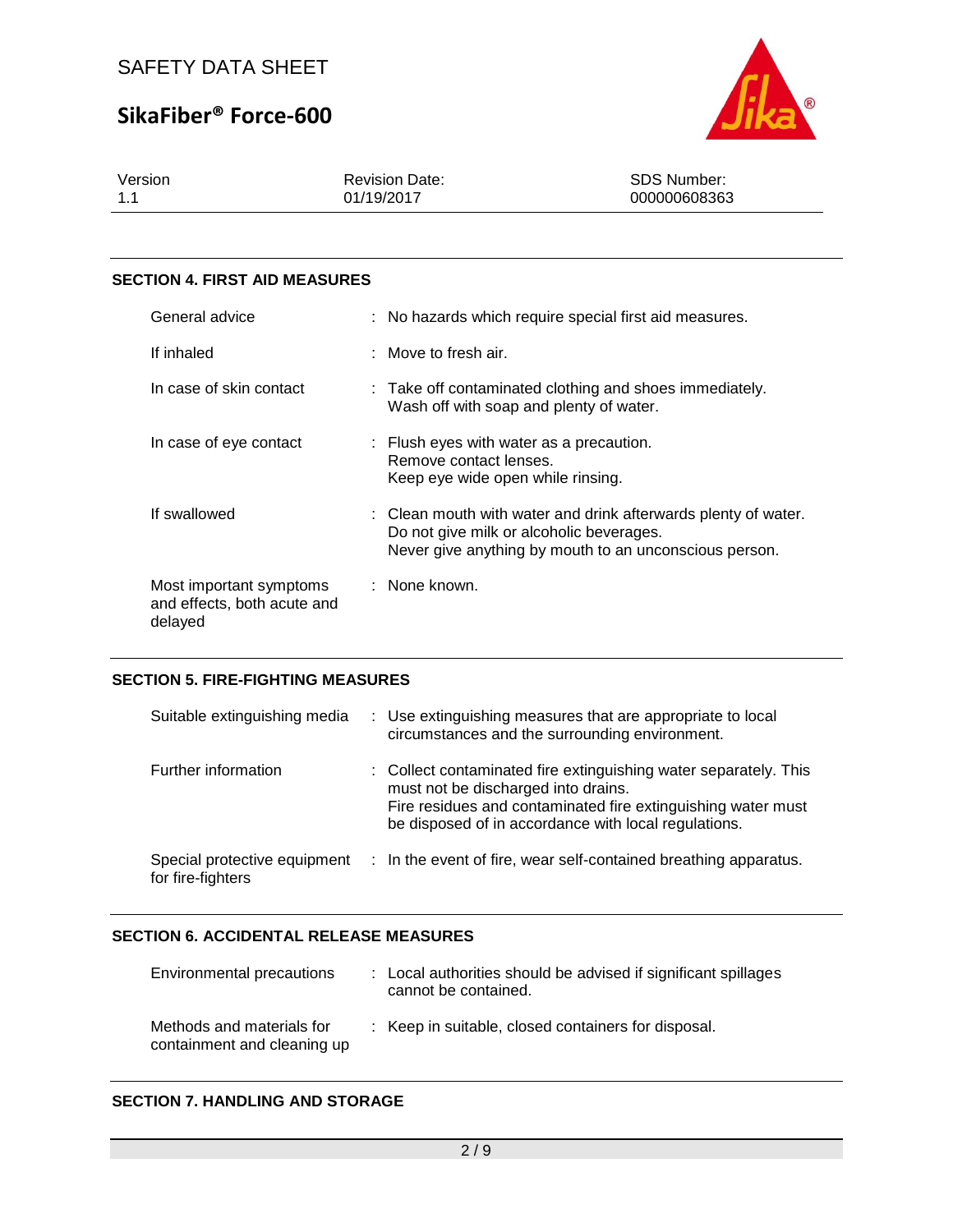# **SikaFiber® Force-600**



| 1.1 | Version                                            |  | <b>Revision Date:</b><br>01/19/2017                                                                                                                      | <b>SDS Number:</b><br>000000608363 |  |
|-----|----------------------------------------------------|--|----------------------------------------------------------------------------------------------------------------------------------------------------------|------------------------------------|--|
|     | Advice on protection against<br>fire and explosion |  | : Normal measures for preventive fire protection.                                                                                                        |                                    |  |
|     | Advice on safe handling                            |  | : For personal protection see section 8.<br>No special handling advice required.<br>Follow standard hygiene measures when handling chemical<br>products. |                                    |  |
|     | Conditions for safe storage                        |  | : Keep container tightly closed in a dry and well-ventilated<br>place.<br>Store in accordance with local regulations.                                    |                                    |  |
|     | Materials to avoid                                 |  | : No special restrictions on storage with other products.                                                                                                |                                    |  |

## **SECTION 8. EXPOSURE CONTROLS/PERSONAL PROTECTION**

## **Ingredients with workplace control parameters**

Contains no substances with occupational exposure limit values.

| <b>Engineering measures</b>   | : Use of adequate ventilation should be sufficient to control<br>worker exposure to airborne contaminants. If the use of this<br>product generates dust, fumes, gas, vapor or mist, use<br>process enclosures, local exhaust ventilation or other<br>engineering controls to keep worker exposure below any<br>recommended or statutory limits. |
|-------------------------------|-------------------------------------------------------------------------------------------------------------------------------------------------------------------------------------------------------------------------------------------------------------------------------------------------------------------------------------------------|
| Personal protective equipment |                                                                                                                                                                                                                                                                                                                                                 |
| Respiratory protection        | : Use a properly fitted NIOSH approved air-purifying or air-fed<br>respirator complying with an approved standard if a risk<br>assessment indicates this is necessary.                                                                                                                                                                          |
|                               | The filter class for the respirator must be suitable for the<br>maximum expected contaminant concentration<br>(gas/vapor/aerosol/particulates) that may arise when<br>handling the product. If this concentration is exceeded, self-<br>contained breathing apparatus must be used.                                                             |
| Hand protection               |                                                                                                                                                                                                                                                                                                                                                 |
| Remarks                       | Chemical-resistant, impervious gloves complying with an<br>approved standard should be worn at all times when handling<br>chemical products if a risk assessment indicates this is<br>necessary.                                                                                                                                                |
| Eye protection                | : Safety eyewear complying with an approved standard should<br>be used when a risk assessment indicates this is necessary.                                                                                                                                                                                                                      |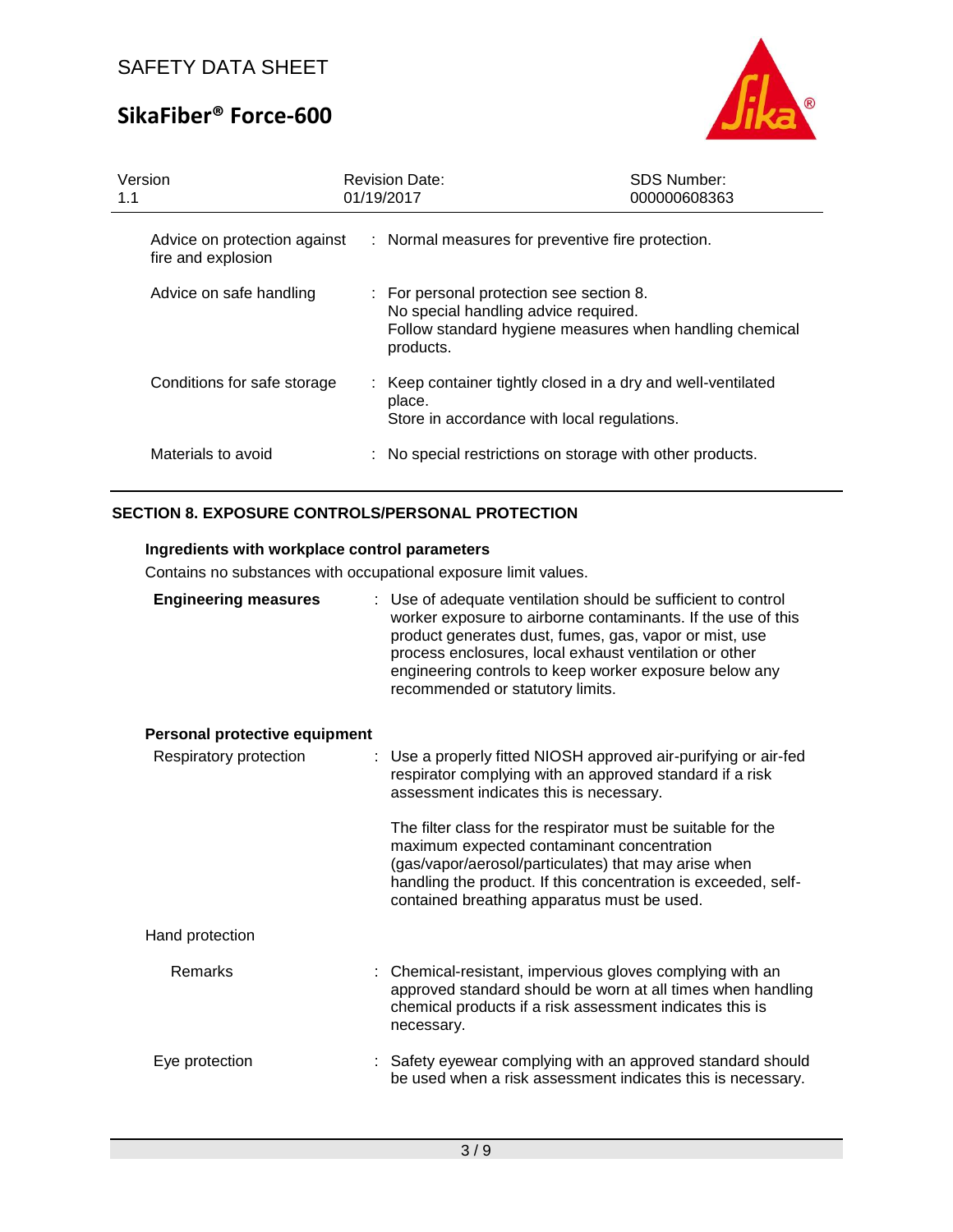# **SikaFiber® Force-600**



| Version<br>1.1           | <b>Revision Date:</b><br>01/19/2017                                                                                                                                                          | <b>SDS Number:</b><br>000000608363 |  |
|--------------------------|----------------------------------------------------------------------------------------------------------------------------------------------------------------------------------------------|------------------------------------|--|
| Skin and body protection | : Choose body protection in relation to its type, to the<br>concentration and amount of dangerous substances, and to<br>the specific work-place.                                             |                                    |  |
| Hygiene measures         | : Wash hands before breaks and immediately after handling<br>the product.<br>Remove contaminated clothing and protective equipment<br>before entering eating areas.<br>Avoid breathing dust. |                                    |  |

## **SECTION 9. PHYSICAL AND CHEMICAL PROPERTIES**

| Appearance                          |    | fibers                                |
|-------------------------------------|----|---------------------------------------|
| Color                               |    | white, clear                          |
| Odor                                | t  | odorless                              |
| <b>Odor Threshold</b>               |    | No data available                     |
| рH                                  | İ  | Not applicable                        |
| Melting point/range                 | t  | 130 °C (266 °F)                       |
| Boiling point/boiling range         | İ  | Not applicable                        |
| Flash point                         | t. | 422 °C (792 °F)<br>Method: closed cup |
| Evaporation rate                    | t. | No data available                     |
| Flammability (solid, gas)           |    | No data available                     |
| Upper explosion limit               |    | No data available                     |
| Lower explosion limit               |    | No data available                     |
| Vapor pressure                      |    | No data available                     |
| Relative vapor density              |    | No data available                     |
| Density                             | t  | $0.91$ g/cm3                          |
| Solubility(ies)<br>Water solubility | ÷. | negligible                            |
| Partition coefficient: n-           | t  | No data available                     |
|                                     |    |                                       |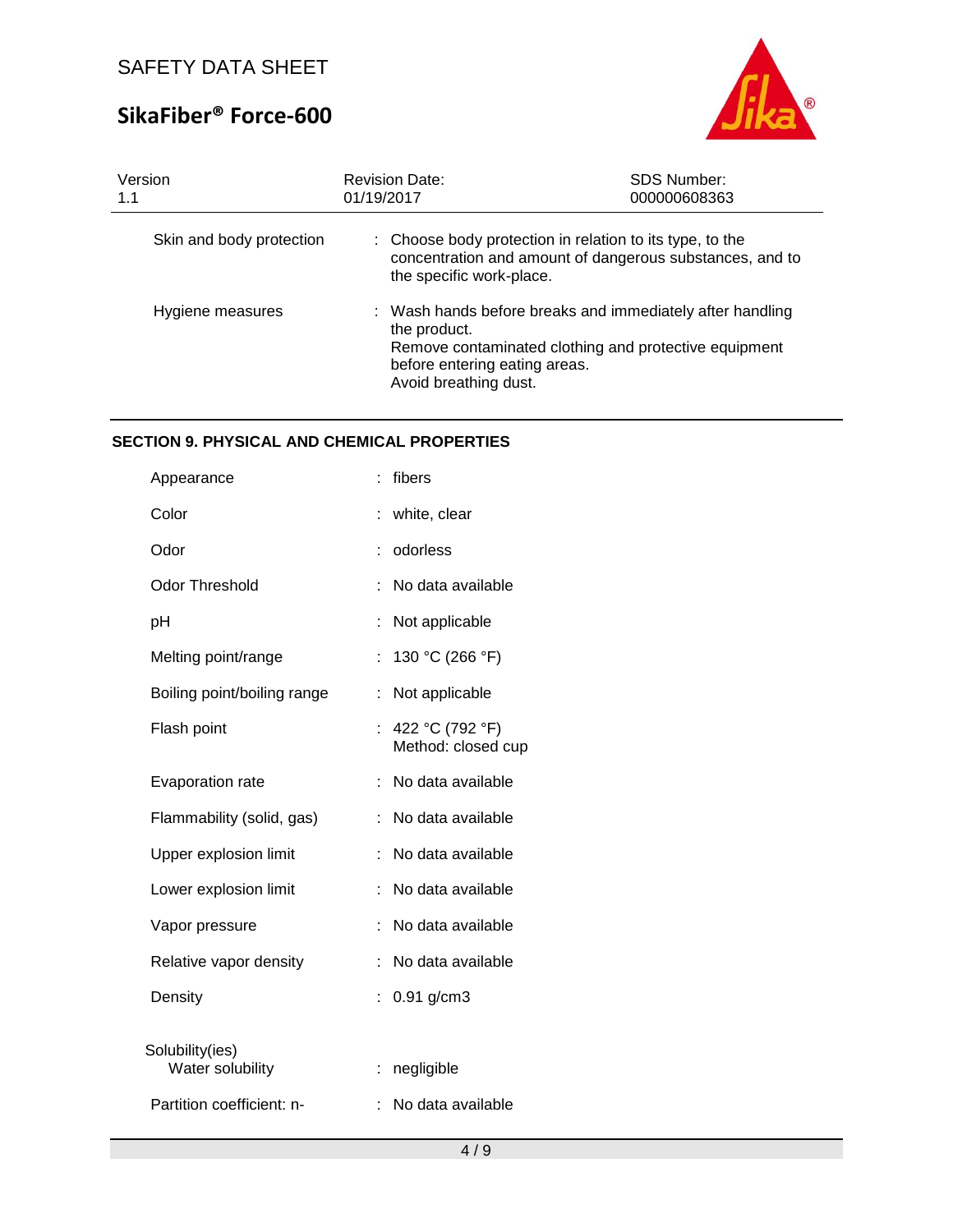# **SikaFiber® Force-600**



| Version<br>1.1                  | <b>Revision Date:</b><br>01/19/2017 | <b>SDS Number:</b><br>000000608363 |
|---------------------------------|-------------------------------------|------------------------------------|
| octanol/water                   |                                     |                                    |
| Autoignition temperature        | : No data available                 |                                    |
| Decomposition temperature       | $:$ No data available               |                                    |
| Viscosity<br>Viscosity, dynamic | : No data available                 |                                    |
| Viscosity, kinematic            | : Not applicable                    |                                    |
| <b>Explosive properties</b>     | : No data available                 |                                    |
| Molecular weight                | $:$ No data available               |                                    |
|                                 |                                     |                                    |

## **SECTION 10. STABILITY AND REACTIVITY**

| : No dangerous reaction known under conditions of normal use. |
|---------------------------------------------------------------|
| : The product is chemically stable.                           |
| : Stable under recommended storage conditions.                |
| : No data available                                           |
| : No data available                                           |
|                                                               |

No decomposition if stored and applied as directed.

## **SECTION 11. TOXICOLOGICAL INFORMATION**

## **Acute toxicity**

Not classified based on available information.

#### **Product:**

| Acute oral toxicity       | : Remarks: No data available |
|---------------------------|------------------------------|
| Acute inhalation toxicity | : Remarks: No data available |
| Acute dermal toxicity     | : Remarks: No data available |

## **Skin corrosion/irritation**

Not classified based on available information.

### **Product:**

Remarks: No data available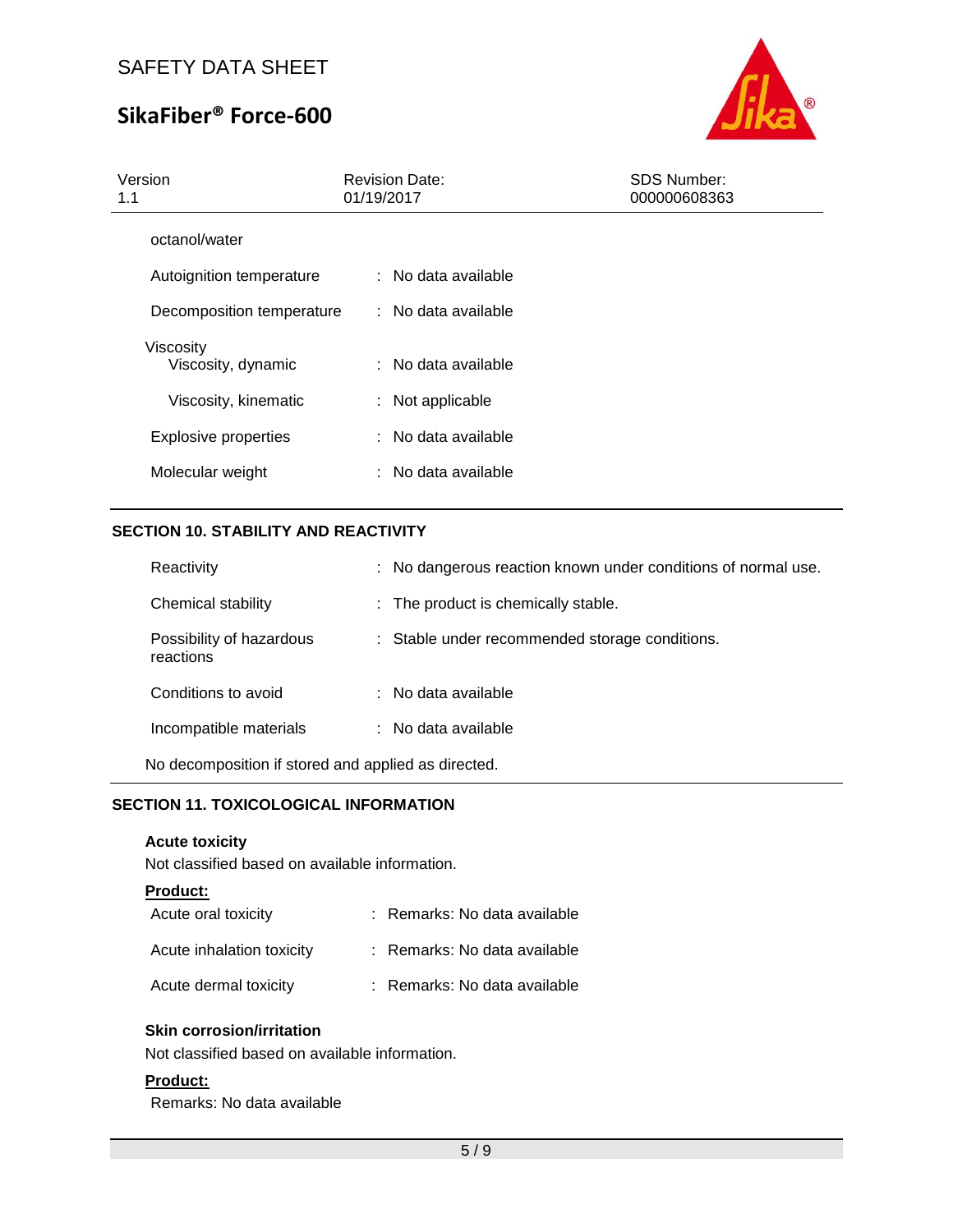# **SikaFiber® Force-600**



| Version |  |  |  |  |
|---------|--|--|--|--|
| 11      |  |  |  |  |

Revision Date: 01/19/2017

SDS Number: 000000608363

### **Serious eye damage/eye irritation**

Not classified based on available information.

## **Product:**

Remarks: No data available

#### **Respiratory or skin sensitization**

Skin sensitization: Not classified based on available information. Respiratory sensitization: Not classified based on available information.

#### **Product:**

Remarks: No data available

#### **Germ cell mutagenicity**

Not classified based on available information.

#### **Product:**

Germ cell mutagenicity - The data available Assessment

## **Carcinogenicity**

Not classified based on available information.

#### **Product:**

| Carcinogenicity -<br>Assessment | : No data available |
|---------------------------------|---------------------|
| <b>IARC</b>                     | Not applicable      |

**NTP** Not applicable

#### **Reproductive toxicity**

Not classified based on available information.

#### **Product:**

| Reproductive toxicity - | : No data available |
|-------------------------|---------------------|
| Assessment              |                     |

No data available

#### **STOT-single exposure**

Not classified based on available information.

#### **Product:**

Assessment: No data available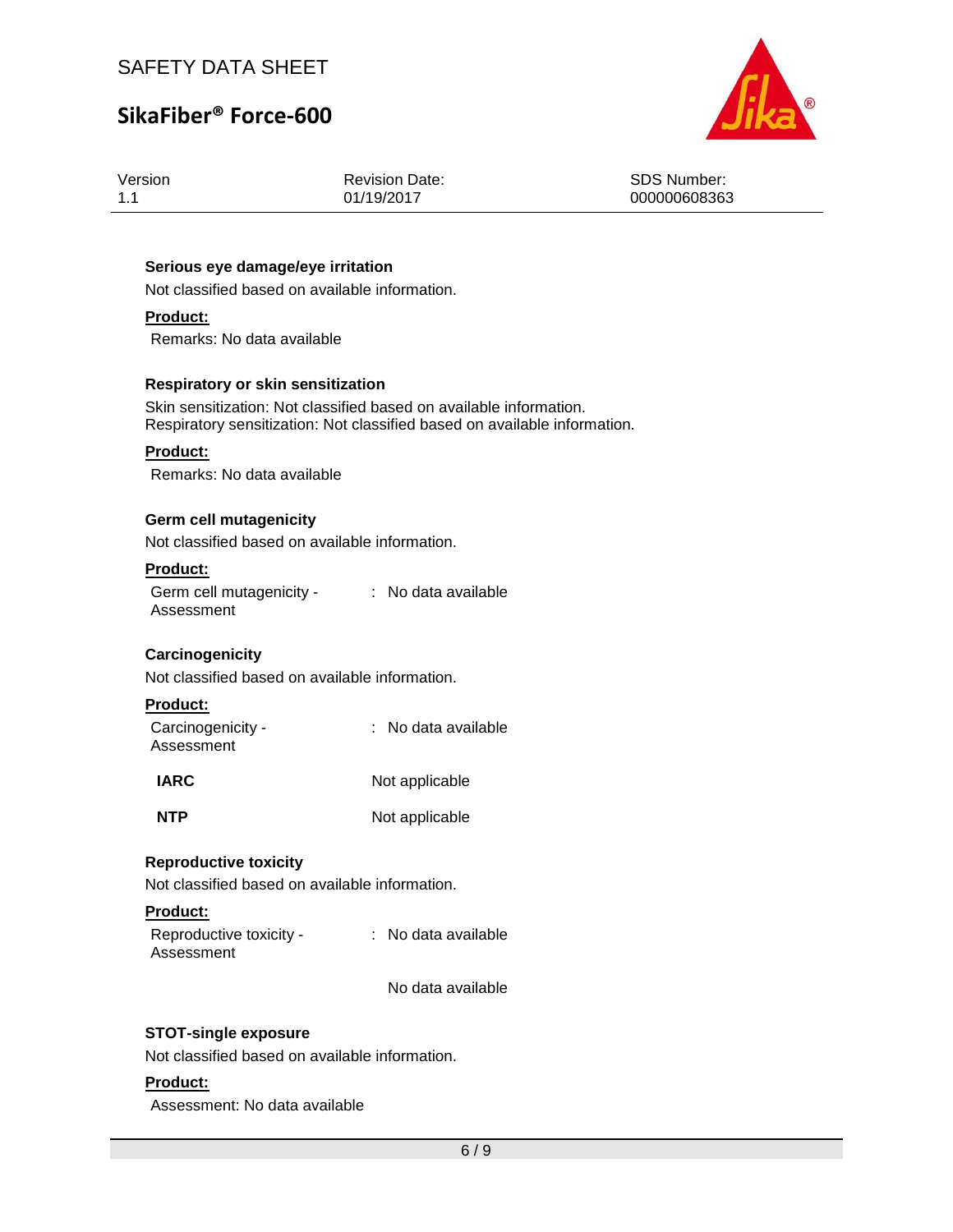# **SikaFiber® Force-600**



| Version |  |
|---------|--|
| 11      |  |

Revision Date: 01/19/2017

SDS Number: 000000608363

## **STOT-repeated exposure**

Not classified based on available information.

### **Product:**

Assessment: No data available

## **Aspiration toxicity**

Not classified based on available information.

### **Product:**

No data available

### **SECTION 12. ECOLOGICAL INFORMATION**

#### **Ecotoxicity**

No data available

## **Persistence and degradability**

No data available

## **Bioaccumulative potential**

No data available

## **Mobility in soil**

No data available

#### **Other adverse effects**

#### **Product:**

| Additional ecological | : Do not empty into drains; dispose of this material and its    |
|-----------------------|-----------------------------------------------------------------|
| information           | container in a safe way.                                        |
|                       | Avoid dispersal of spilled material and runoff and contact with |

#### soil, waterways, drains and sewers.

### **SECTION 13. DISPOSAL CONSIDERATIONS**

| <b>Disposal methods</b> |                                                                                                                                                                                                                               |
|-------------------------|-------------------------------------------------------------------------------------------------------------------------------------------------------------------------------------------------------------------------------|
| Waste from residues     | : Disposal of this product, solutions and any by-products should<br>at all times comply with the requirements of environmental<br>protection and waste disposal legislation and any regional<br>local authority requirements. |
| Contaminated packaging  | : Empty containers should be taken to an approved waste<br>handling site for recycling or disposal.                                                                                                                           |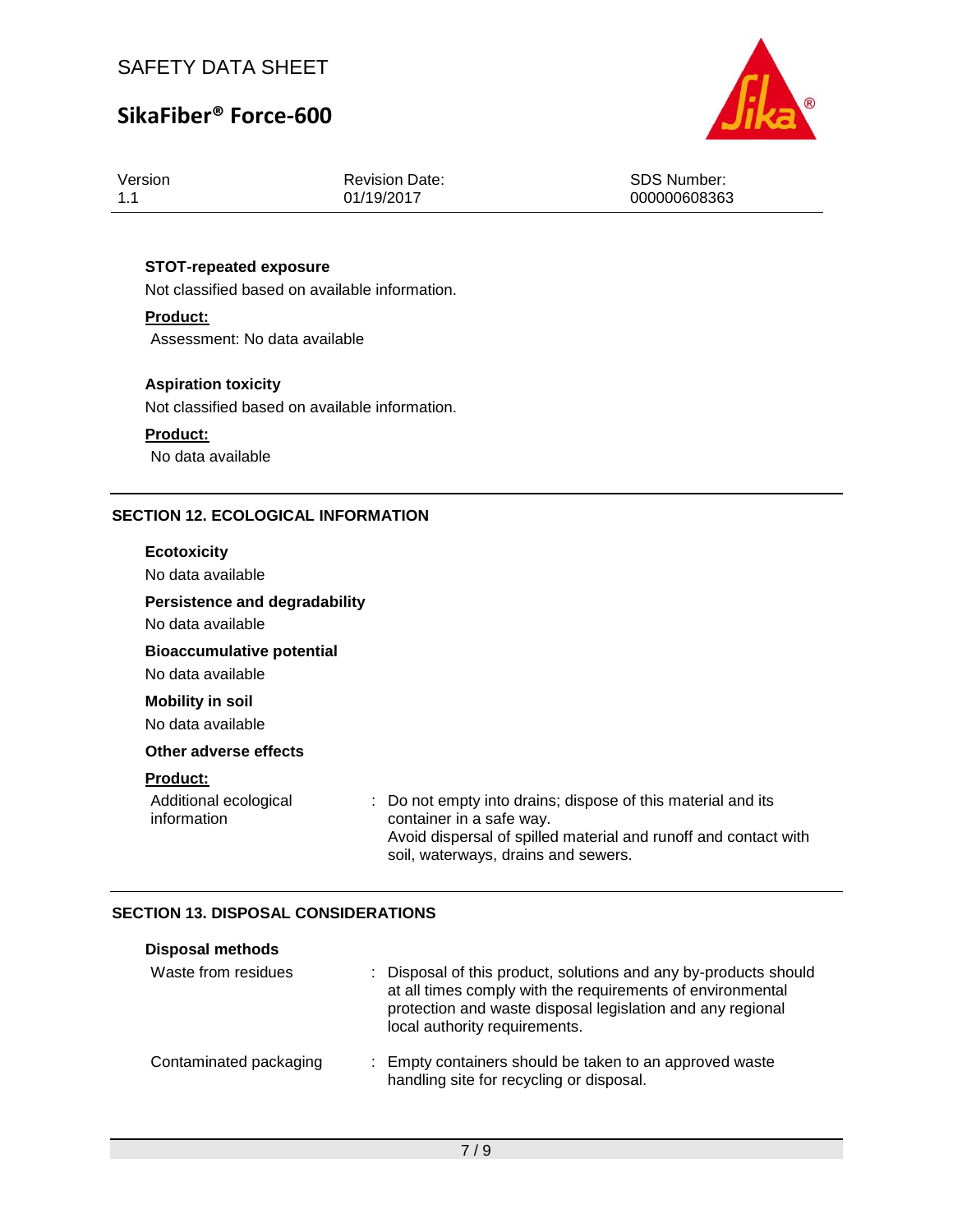## **SikaFiber® Force-600**



| Version | <b>Revision Date:</b> | SDS Number:  |
|---------|-----------------------|--------------|
| 1.1     | 01/19/2017            | 000000608363 |

#### **SECTION 14. TRANSPORT INFORMATION**

**Domestic regulation TDG (road/train)** Not dangerous goods

### **International Regulations**

**IATA-DGR** Not dangerous goods **IMDG-Code** Not dangerous goods

#### **Transport in bulk according to Annex II of MARPOL 73/78 and the IBC Code**

Not applicable for product as supplied.

#### **SECTION 15. REGULATORY INFORMATION**

#### **Canadian lists**

No substances are subject to a Significant New Activity Notification.

### **SECTION 16. OTHER INFORMATION**

Revision Date : 01/19/2017 Prepared by : R & D of Sika Canada Inc.

Notice to Reader:

The information contained in this Material Safety Data Sheet applies only to the actual Sika Canada product identified and described herein. This information is not intended to address, nor does it address the use or application of the identified Sika product in combination with any other material, product or process. All of the information set forth herein is based on technical data regarding the identified product that Sika believes to be reliable as of the date hereof. Prior to each use of any Sika product, the user must always read and follow the warnings and instructions on the product's current Product Data Sheet, product label and Material Safety Data Sheet for each Sika product, which are available at web site and/or telephone number listed.

SIKA MAKES NO WARRANTIES EXPRESS OR IMPLIED AND ASSUMES NO LIABILITY ARISING FROM THIS INFORMATION OR ITS USE. SIKA SHALL NOT BE LIABLE UNDER ANY LEGAL THEORY FOR SPECIAL OR CONSEQUENTIAL DAMAGES AND SHALL NOT BE RESPONSIBLE FOR THE USE OF THIS PRODUCT IN A MANNER TO INFRINGE ON ANY PATENT OR ANY OTHER INTELLECTUAL PROPERTY RIGHTS HELD BY OTHERS.

All sales of Sika products are subject to its current terms and conditions of sale available at www.sika.ca or 514-697-2610.

## **Full text of other abbreviations**